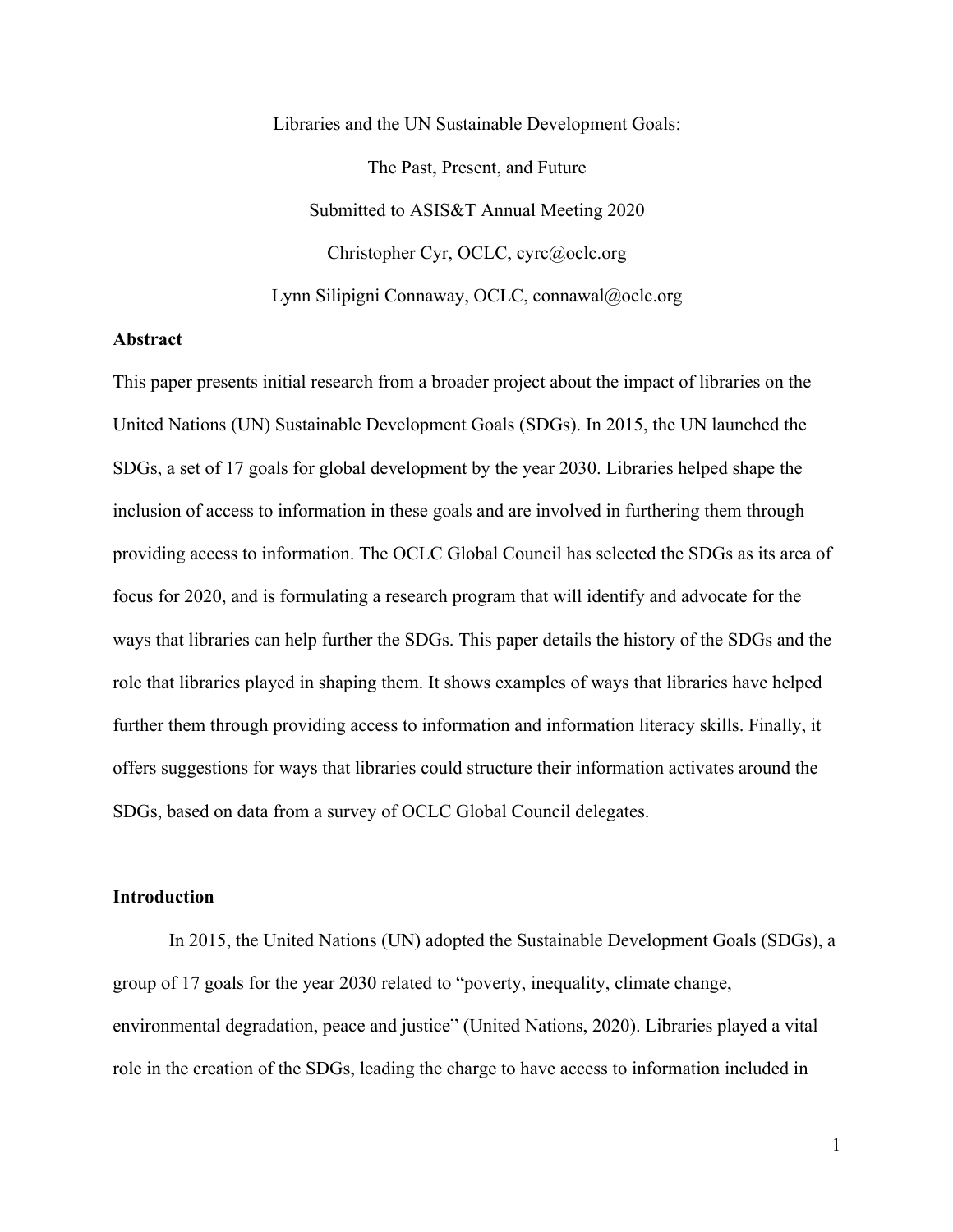them. In the time since their adoption, libraries have helped to further progress towards them in their communities through related initiatives, programs, and activities.

The Global Council at OCLC, a global library cooperative, selected libraries and the SDGs as its focus area for research and advocacy in 2020. This research project will include virtual focus group interviews and an online survey to identify how libraries currently are addressing the SDGs and how libraries can best impact the SDGs. The findings will be disseminated through a research report and a series of online webinars to help increase awareness of the SDGs and ways that libraries can incorporate them into their planning.

This paper presents some initial research on this project, framed around the past, present, and future. The section on the past discusses the history of the SDGs and the role of libraries shaping them. The section on the present includes examples of libraries furthering several other SDGs, including those related to education, enhanced scientific capabilities, and safe public spaces. The section on the future presents some initial findings of an OCLC Global Council delegate survey on the areas of the SDGs where libraries can have the greatest impact.

# **The Past**

### *The Millennium Development Goals*

The SDGs represent the second time that the UN has created a systematic list of goals and measures of progress. In 2000, they adopted the Millennium Development Goals (Sachs, 2012). These initial eight goals created targets for progress by the year 2015. The Brookings Institution attempted to measure the impact of the MDGs in 2017, and found that the MDGs were generally successful. For example, in their measures of public health indicators such as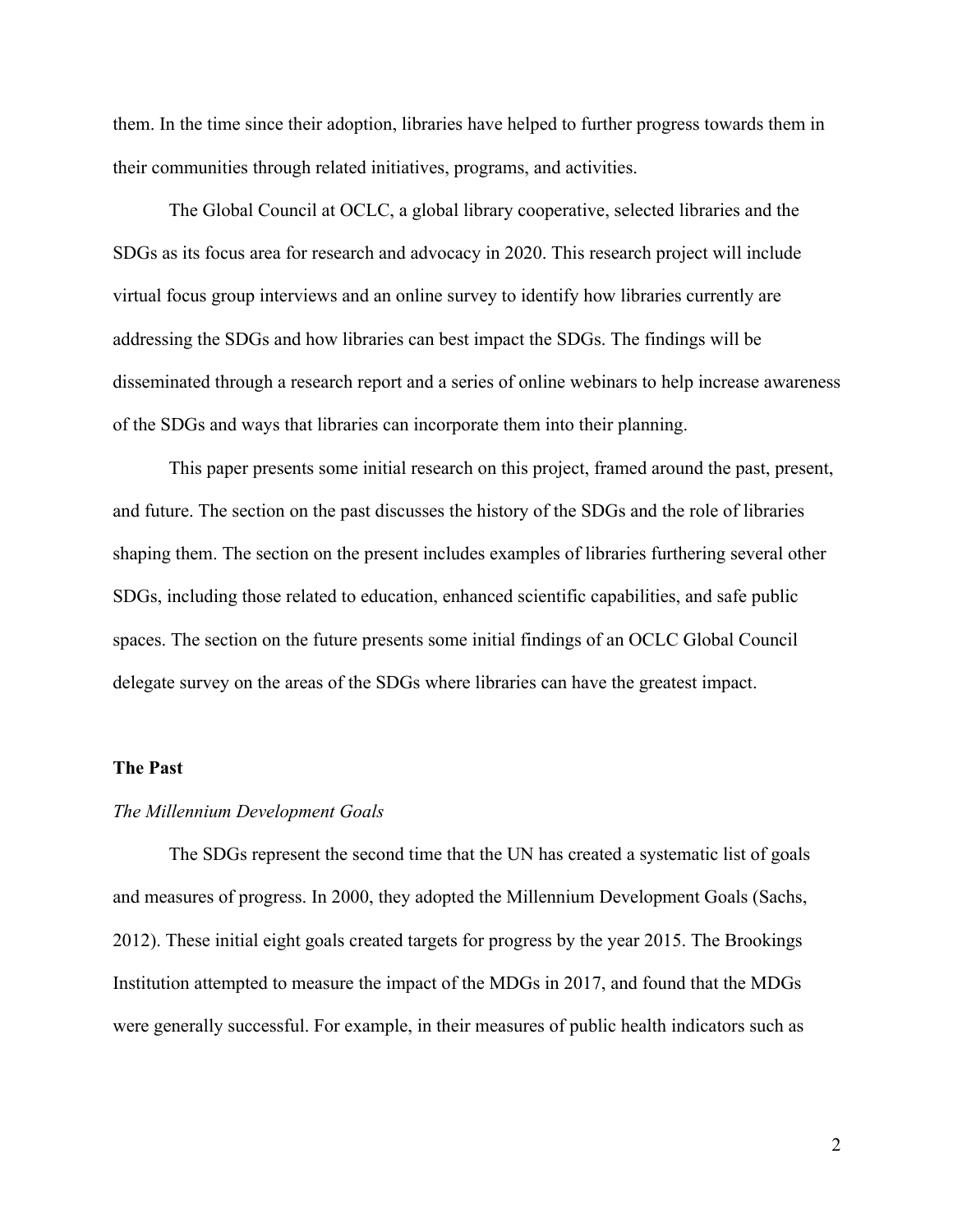child mortality, HIV diagnoses, and tuberculosis deaths, Brookings estimates that anywhere between 21 and 29 million lives were saved (McArthur & Rasmussen, 2017).

### *The Lyons Declaration*

As the 2015 deadline of the MDGs neared, discussions began about the post-2015 development agenda. Instead of just selecting new targets, the UN decided to expand on the initial set of eight goals (Ban, 2013). This created a period of international advocacy as people worked to get their areas of interest included in the post-2015 agenda.

The Lyons Declaration on Access to Information and Development originally was drafted by IFLA in 2014 and signed by more than 600 libraries and library organizations. This document called for access to information to be included in the post-2015 development agenda. In this document, libraries emphasized the importance of information in allowing people to exercise their human rights, be active in the economy, be active citizens in their community, gain new skills, and express their cultural identity. The Lyons Declaration also emphasized that libraries play a major role in information literacy instruction (IFLA, 2014). This effort was ultimately successful, with access to information being included in Goal 16 of peace, justice, and strong institutions (United Nations, 2020).

### **The Present**

# *The Connection Between Libraries and Sustainable Development*

One of the most striking examples of the connection between libraries and sustainable development was profiled in the book *Syria's Secret Library* (Thomson, 2019). The Syrian city of Darayya city was caught in the middle of Syria's civil war, and remained under siege from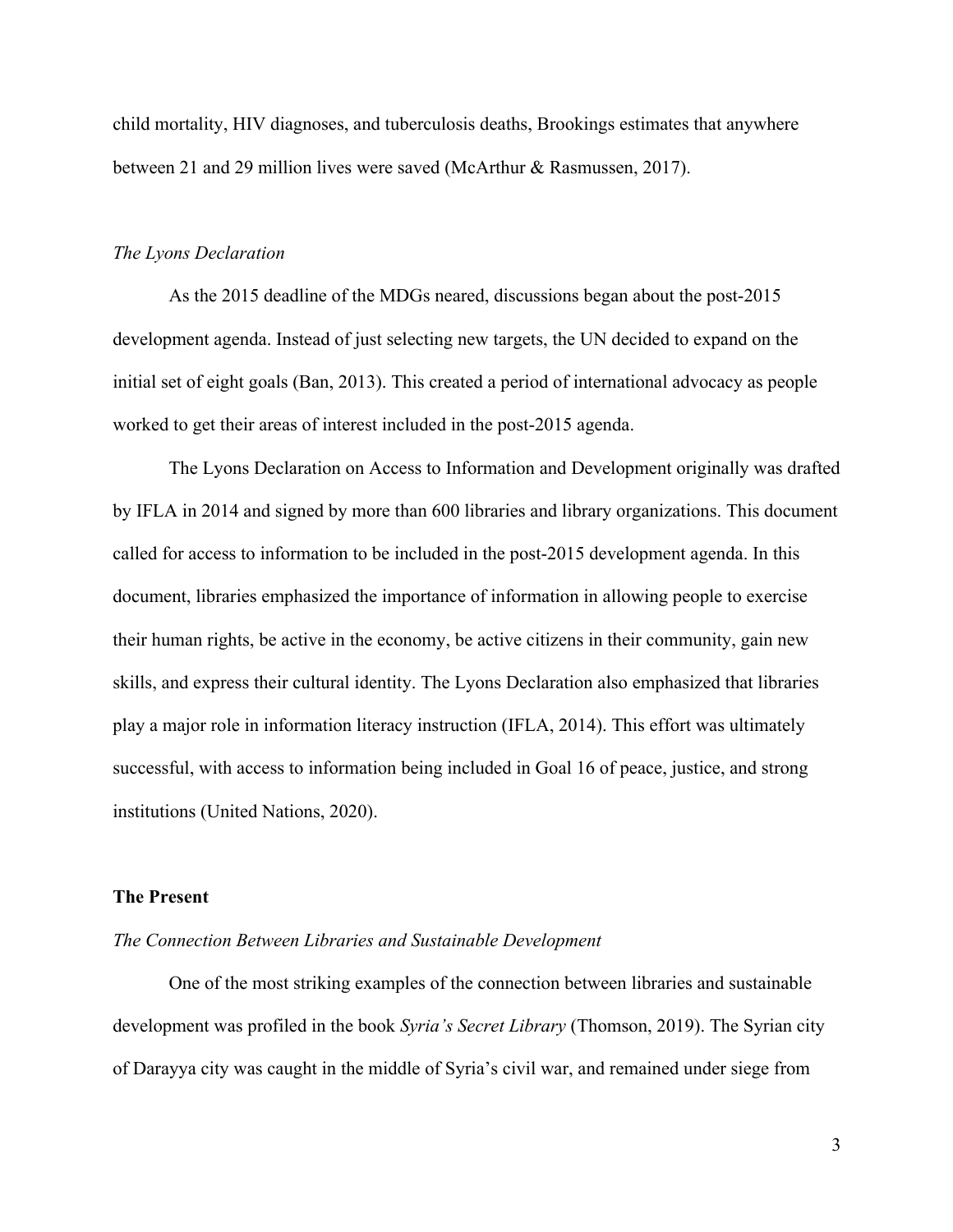2012 to 2016. During this time, a group of young people started going through abandoned buildings in search of books for their secret underground library. They carefully marked where they retrieved, or, as they would say, rescued them, so that they could return them to their rightful owners after the war was over.

Establishing a secret library in the midst of a civil war is a dangerous undertaking. In a situation where many lacked security and basic necessities, these people were willing to risk their lives for a library. Why did they consider this library to be so valuable? Abdul Basit, one of the other librarians, provided an answer to this question:

"We believed that a place like this could store part of our heritage as well as the keys to our future. It would not only help us to continue our education but be there for anyone who loved reading" (Thomson, 2019, 47).

The striking part about this quote is that it is not focused on the war itself, but rather what takes place after the war. How will the country rebuild? This focus on development gets at the heart of what libraries can do for countries. They act as a key artery for economic, educational, political, and social engagement. The reach that libraries have to all parts of the community is virtually unparalleled. Libraries act as a central hub for education, information, internet connectivity, and community interaction. Through this reach, libraries have been involved in all 17 of the SDGs. The remainder of this section profiles just a few examples of specific sub-goals and ways that libraries have helped to further them.

# *SDG 4.5 – Eliminating Inequality in Access to Education*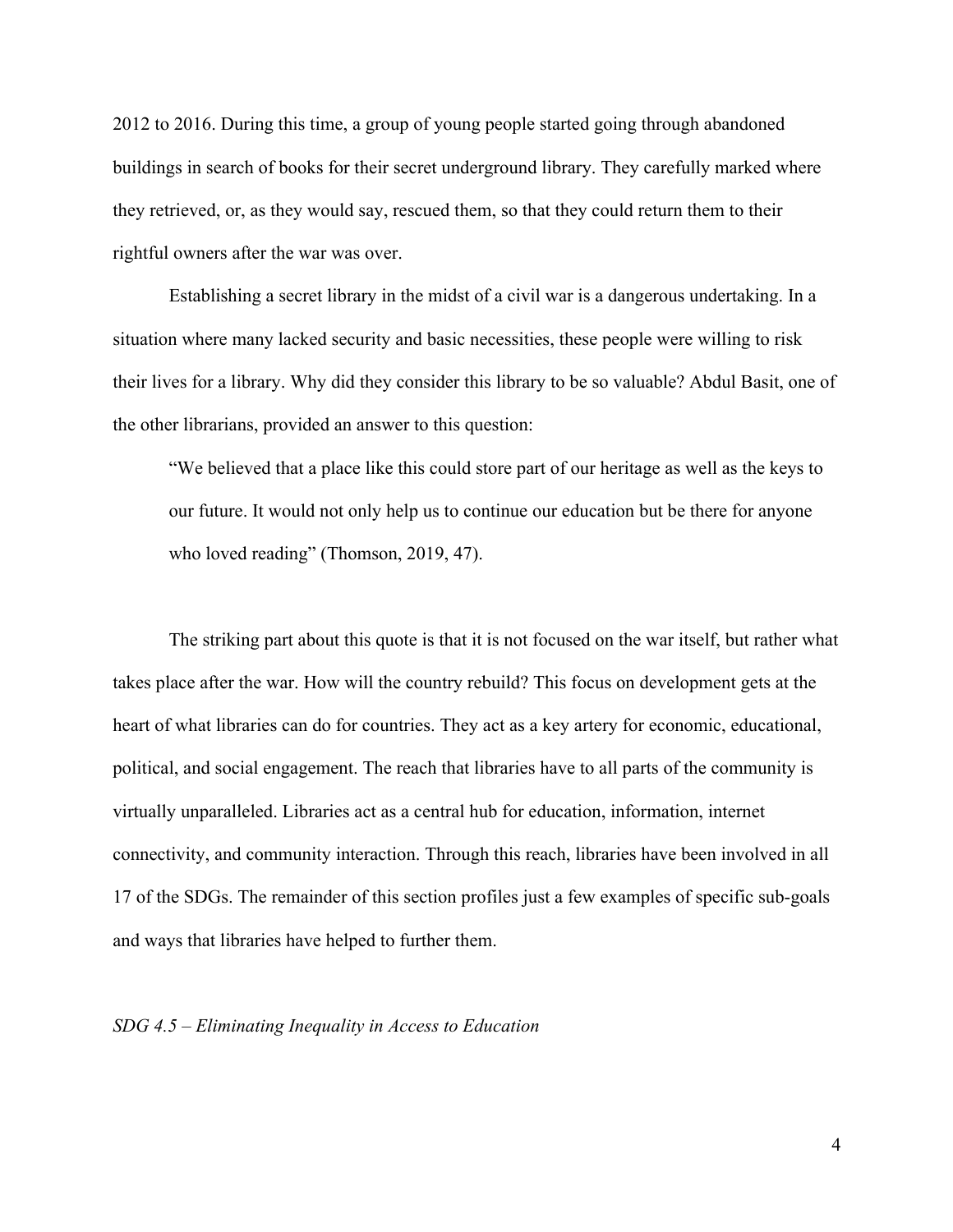SDG 4.5 proposes to eliminate inequalities in access to education, particularly inequalities based on gender, disability, age, ethnicity, and for people in conflict-affected areas. Bibliothèques Sans Frontières, or Libraries Without Borders, provides an example of the work that libraries are doing for this goal. They work to address inequality of access to information by bringing it to the communities who tend to be most underserved. One way they do this is with their Ideas boxes. These pop up media centers and learning hubs can be easily brought to places that are underserved (Libraries Without Borders, 2020).

Ideas boxes played an important role during the Colombian Civil War. In 2016, after fifty years of conflict, there was a peace agreement. Libraries Without Borders set up twenty Ideas boxes in demobilized areas (Libraries Without Borders, 2019). This is an example of a case where libraries can have a dual impact. Not only do libraries connect people with information, they also act as community hubs to connect people with each other. In communities that have been impacted by five decades of war, and the lack of trust that can bring, Ideas boxes can help bring people together again and rebuild the sense of a community. This also can contribute to Goal 16.1 (reduce violence).

READ Global is another library organization that specifically has worked to improve education for women. They have created several training programs targeted towards women. These include vocational and literacy programs, legal programs, programs on human rights, and healthcare programs. Most importantly for Goal 4.5, READ Global provides leadership training to encourage political participation and help more women in these countries become community leaders. In India and Nepal, a survey administered by READ Global found that more than 60% of women surveyed who used a READ Center reported an increase in their decision-making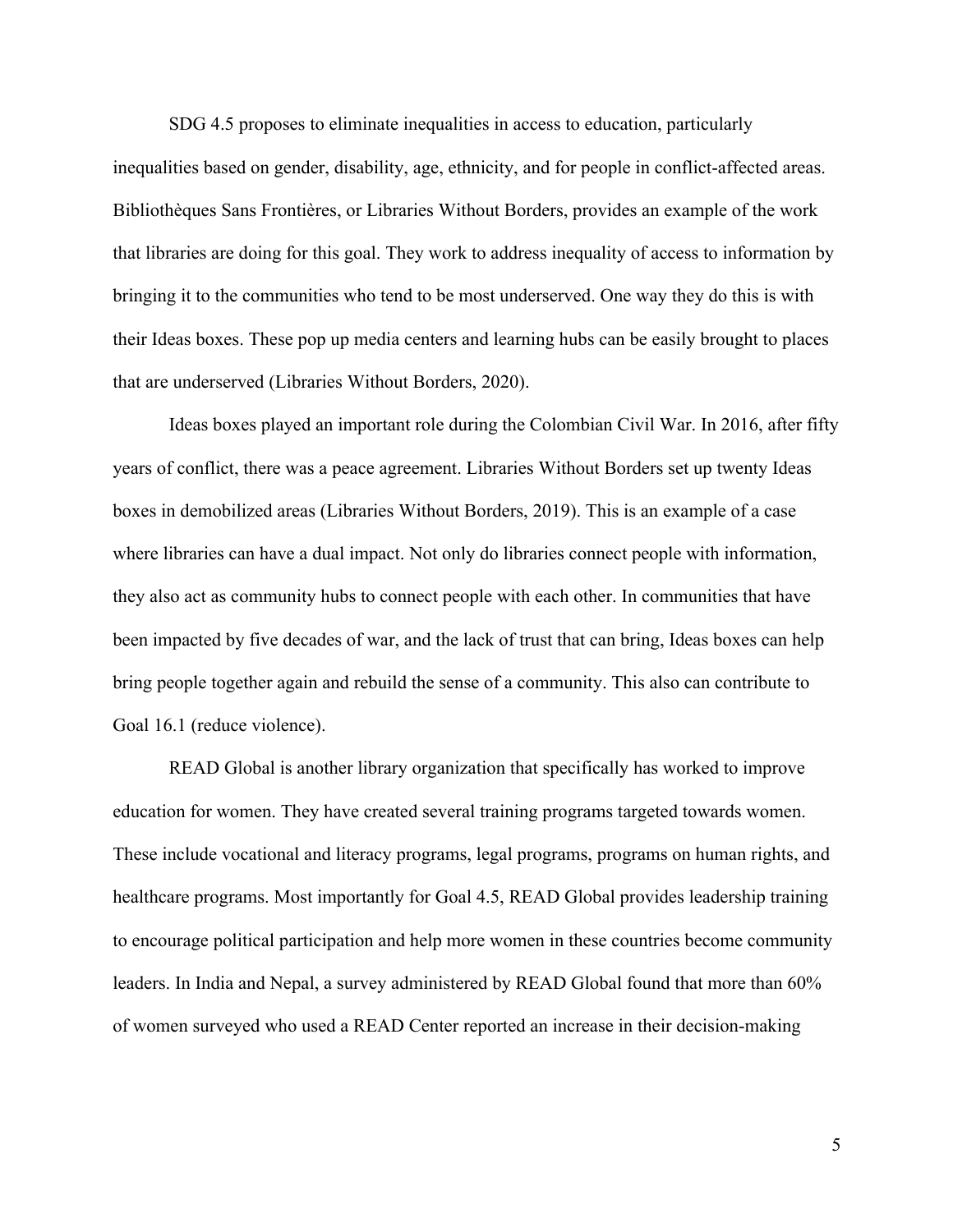power, and one in five reported that they were leaders in their communities (READ Global, 2018).

As part of this project, we spoke with Rozita Petrinska Labudovikj, a former IFLA Fellow at OCLC who is now a librarian in North Macedonia. She works to promote equal access to education and culture, particularly for children with disabilities, through the organization Education For All. They have received support from organizations like the WHO and the EU, and she spoke on the impact that the SDGs played in support for her organization:

"I believe that the fact that equitable education is recognized as an international goal, especially as one of the UN SDGs, makes it much easier for us to make alliances with organizations from other countries. Collaboration is easier when the benefits of the activities are applicable in many countries."

#### *Goal 9.5 – Enhance Scientific Research and Capabilities*

SDG 9.5 deals with enhancing scientific research and capabilities, especially in developing countries. Inequality in access to knowledge creates a barrier for scientific research. Much of the latest research is behind gated journals. The general public, lacking institutional affiliations, often lacks access to proprietary journals. This inequality in access is even greater in the developing world, where many institutions do not have the budget to subscribe to these journals.

Open Access is one possible solution to this problem, and libraries are leading the charge for this. Michigan State University Libraries, for example, just signed a transformative agreement with De Gruyter to allow MSU authors to publish in open access in all of their journals without paying an article processing charge (Morgan & Brauer, 2020). Libraries also

6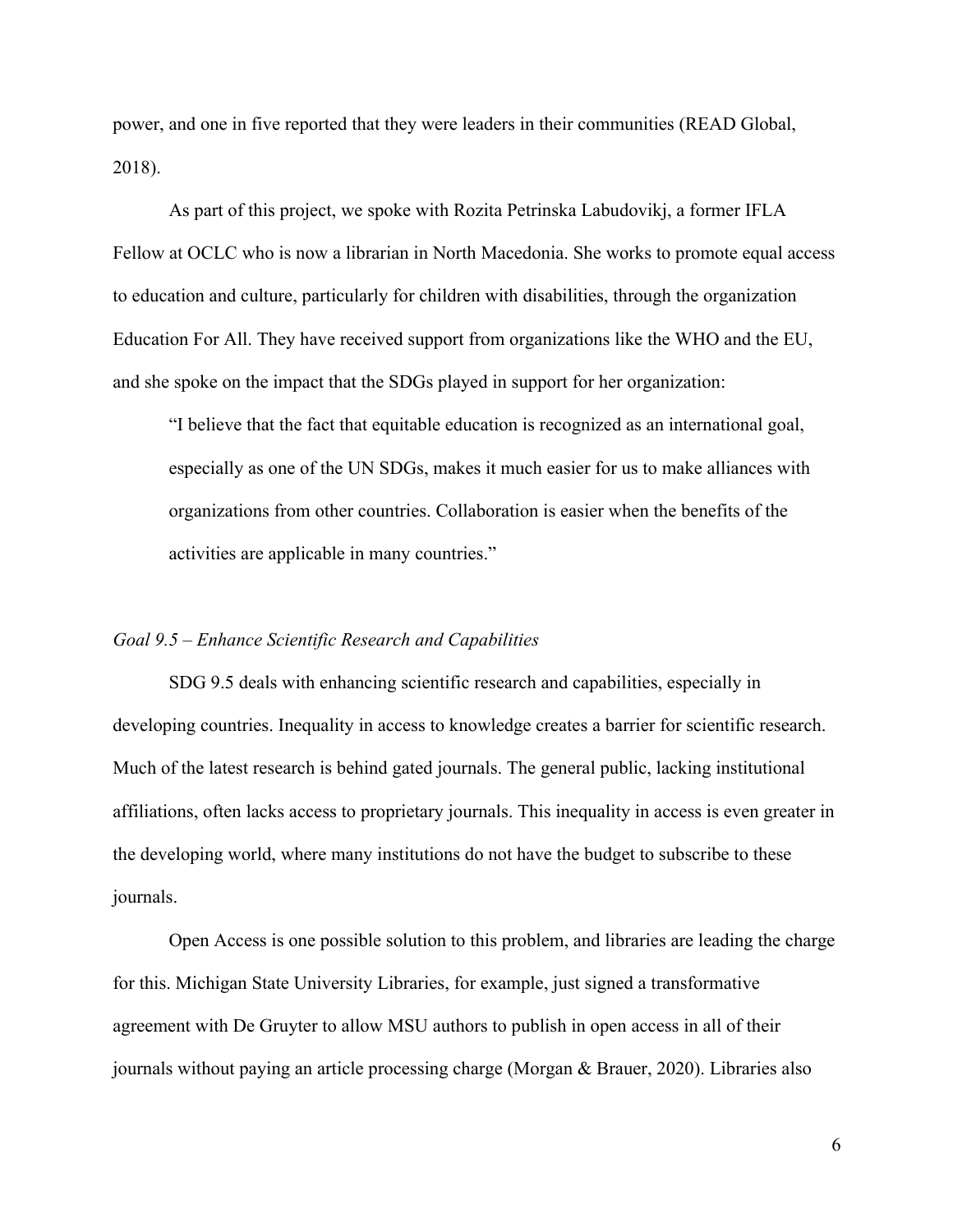have been involved in the conversation around Plan S, which will mandate that all nationallyfunded research from twelve European countries will be available in open journals (Van Noorden, 2020).

### *Goal 11.7 – Safe and Inclusive Public Spaces*

SDG 11.7 calls for universal access to safe, inclusive, and accessible green and public spaces. This is measured by the share of open space for public use in cities. Libraries play a front and center role as a safe space for all community members. One of the most dramatic examples of this came back in 2016, at Pratt Free Library in Baltimore. Protests against a police shooting unfortunately turned violent in some parts of the city, and the CVS across the street from this library was burned.

Throughout all of this, the library chose to stay open. Carla Hayden, who was the library's CEO at the time, explained why she made this decision:

"I knew that the libraries are community resources. I knew that they are anchors in so many communities. In a lot of communities in Baltimore, especially challenged ones, we are the only resource. If we close, we're sending a signal that we're afraid or that we aren't going to be available when times are tough. We should be open especially when times are tough."

Libraries in Ferguson, MO had previously made a similar decision to stay open during a period of protest. Following the protests, the library made changes to adapt to community needs. According to library director Scott Bonner: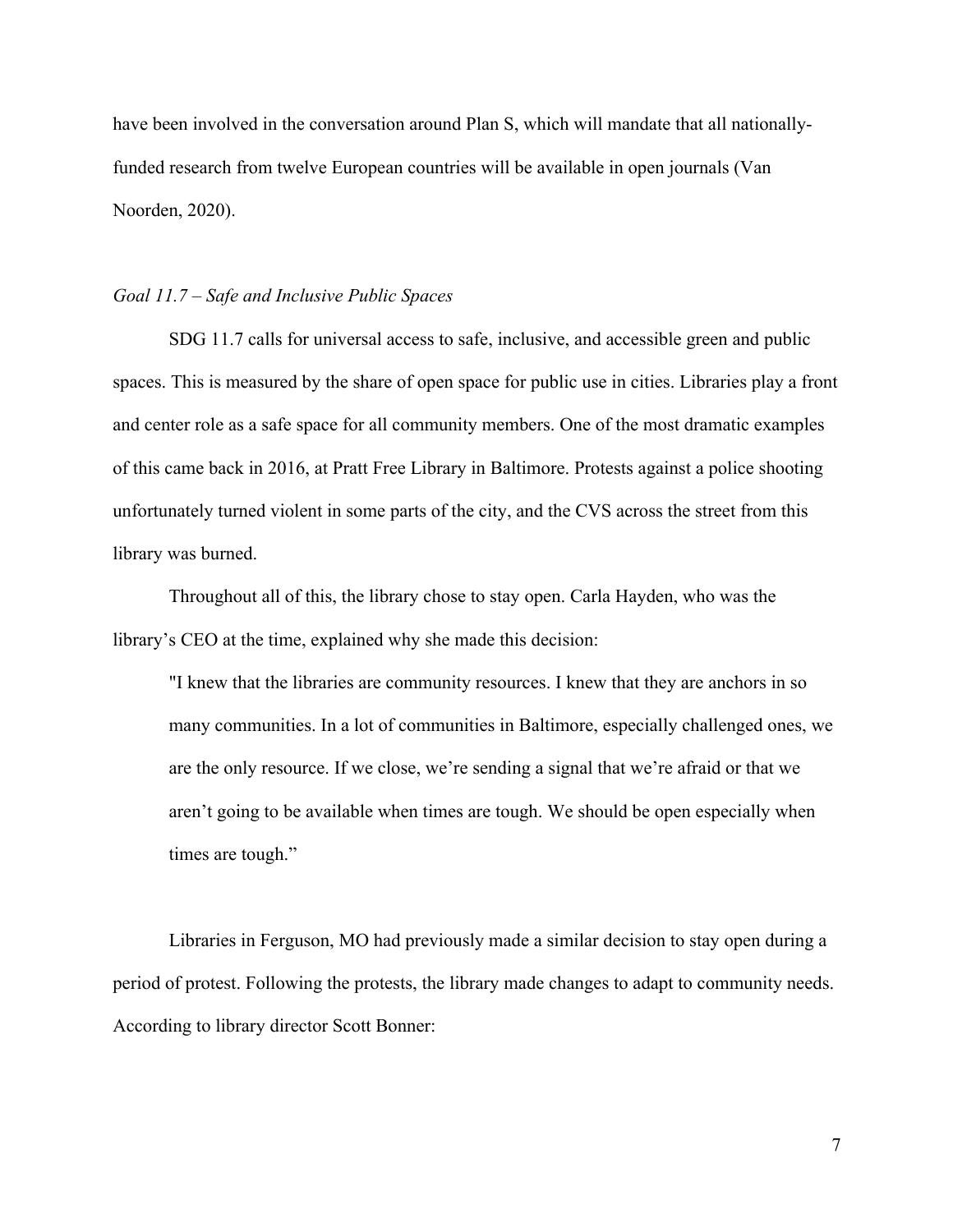"We are far, far more programming-oriented. I knew when I took this job that I was going to try to make the library more responsive to the community. I didn't know we would have to do it at lightning speed" (Ostman, 2015).

These quotes are especially interesting at the time of writing, given the present situation with COVID. The ALA has recommended that libraries close their physical facilities (Morales, 2020). Libraries are continuing to serve their communities by providing digital resources and online services. The general public is starting to learn more about what it means for libraries to be open, and that it is more than just the physical building, it also is an online space where individuals can find books, movies, links to unemployment resources, resume assistance, and community engagement. This is an emerging area for study.

#### **The Future**

OCLC's Global Council selected the SDGs as its area of focus for the year 2020. This research is ongoing and will include an online survey of library administrators and staff. As part of an initial step towards structuring this research activity, OCLC surveyed the Global Council delegates on their familiarity with the SDGs and the goals where they believe that libraries can have an impact.

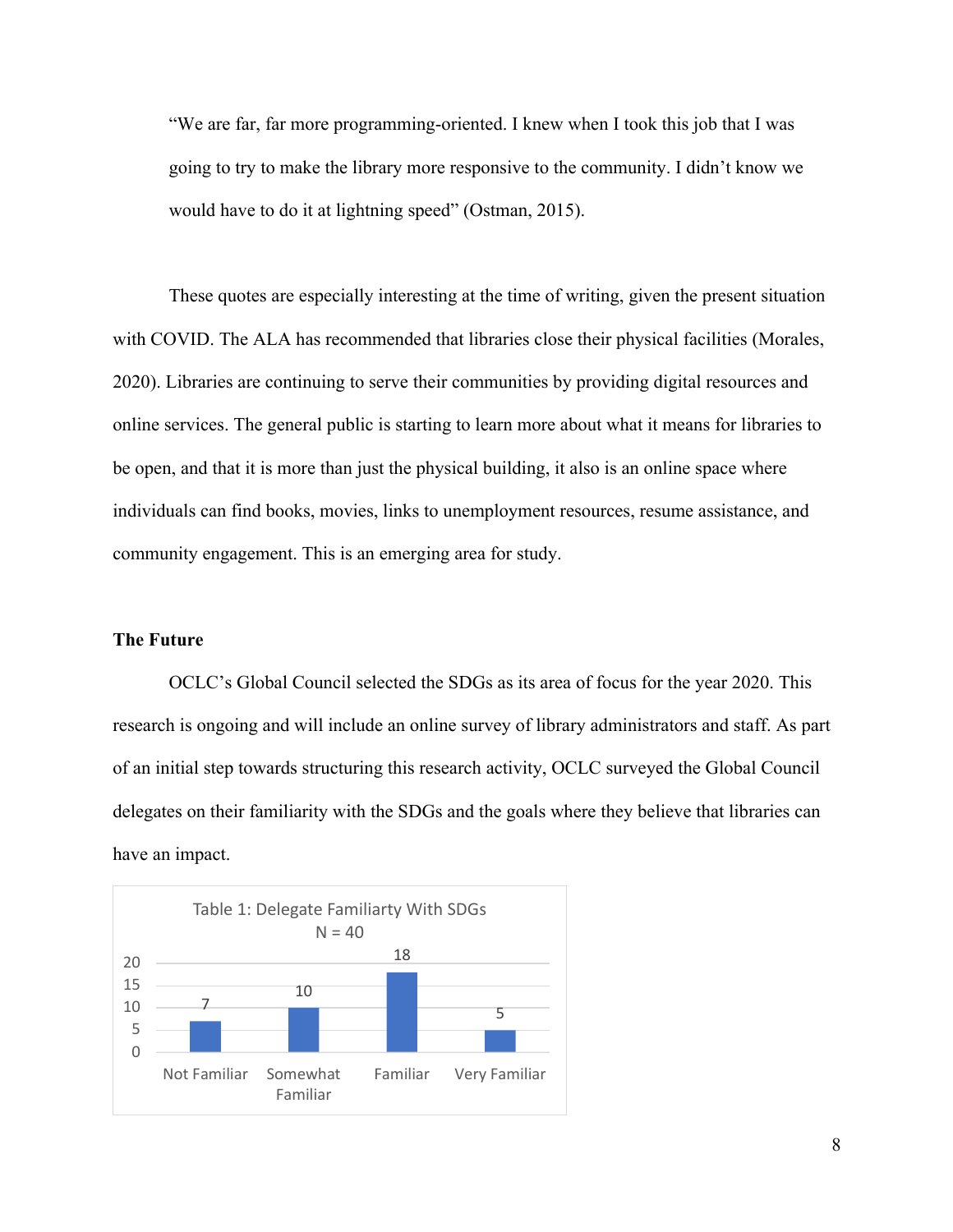Delegates were asked how familiar they were with the SDGs. The results of this are shown in Table 1. The most common answer was "familiar". Only 5 respondents identified as "very familiar". This could indicate that librarians have an awareness of the SDGs, but the SDGs are not central to library planning. This supports the idea that libraries are furthering the SDGs because the goals are part of the libraries' overall mission, and not as part of a deliberate effort based on the SDGs.



Respondents were asked to select the top 5 of the 17 SDGs where they believe that libraries can have the greatest impact. Table 2 shows the number of respondents that rated each goal in their top 5. Quality education was at the top goal where librarians see themselves as having an impact. This finding is not surprising, as libraries are firmly rooted in the education system and are the education system for many adults. Libraries can use the inclusion of quality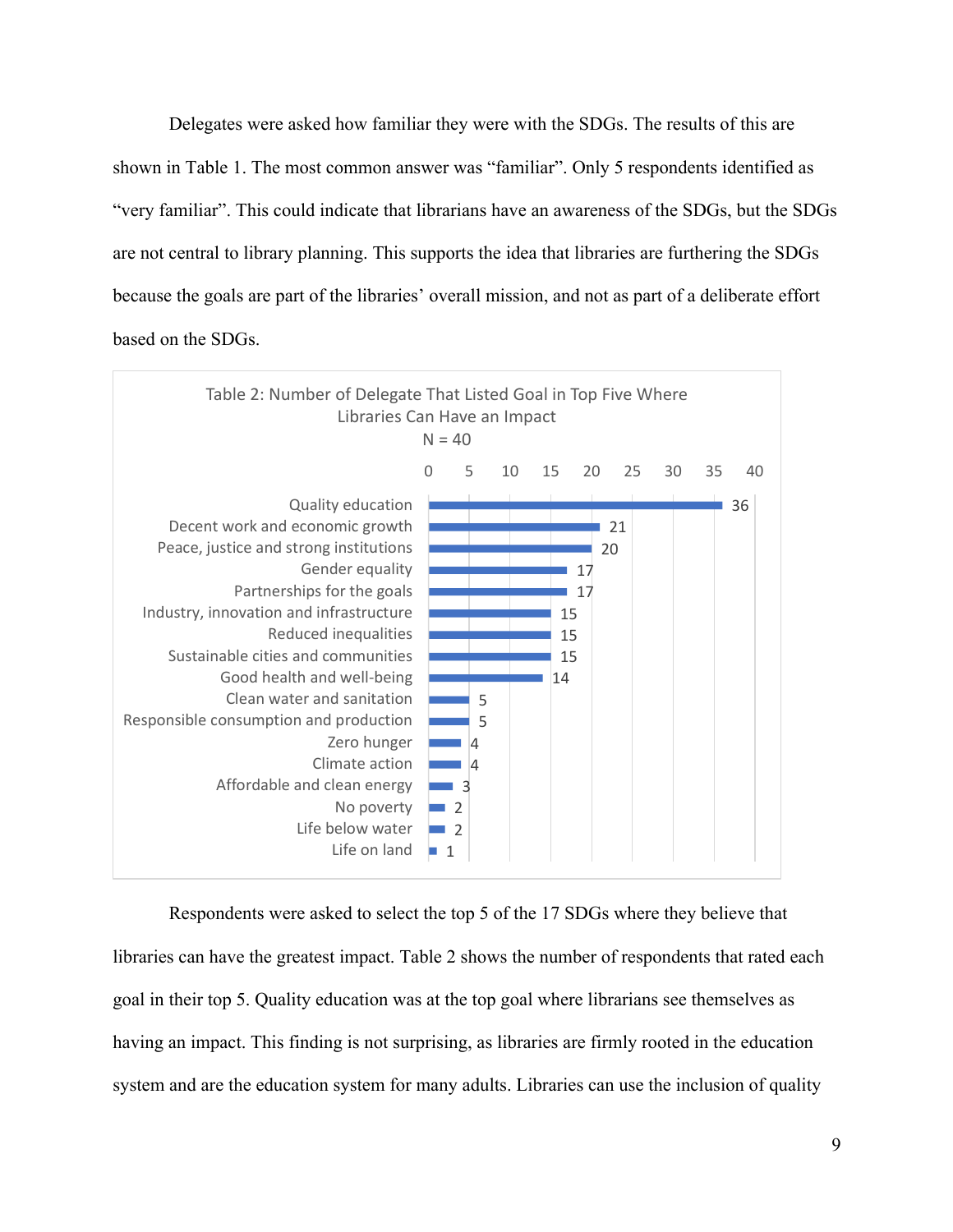education in the SDGs to find new partnership and funding opportunities from local governing institutions and NGOs.

Economic growth, gender equality, and peace and justice are the next areas participants thought that libraries can have an impact. These speak to the broader societal impact that libraries can have, and they work to empower groups of people politically, economically, and socially.

Most of the goals where they see libraries as having less impact deal with climate issues. Even here, however, libraries can have an indirect impact through connecting people with research and information. One way that libraries can improve their impact is offering information literacy instruction. This can help people evaluate information. This especially is important with climate issues, where there is a large amount of misinformation on the internet.

The most surprising finding is that, while economic growth was near the top, no poverty was listed near the bottom. This could be an indication that, while libraries see themselves as contributing to their local economies, they do not see themselves as doing enough to help those at the bottom. Libraries can work to foster these connections through less traditional services. For example, in the United States, libraries have provided information and educational resources for community members directly affected by the opioid crisis (Allen et al., 2020).

# **Conclusion**

Libraries have played an important role in the UN's SDGs. Through connecting people with information, libraries have helped their countries further these goals. Libraries can have a great impact, however, if they act strategically and specifically design initiatives around the SDGs. This can include both leaning into the areas where libraries can have the greatest impact

10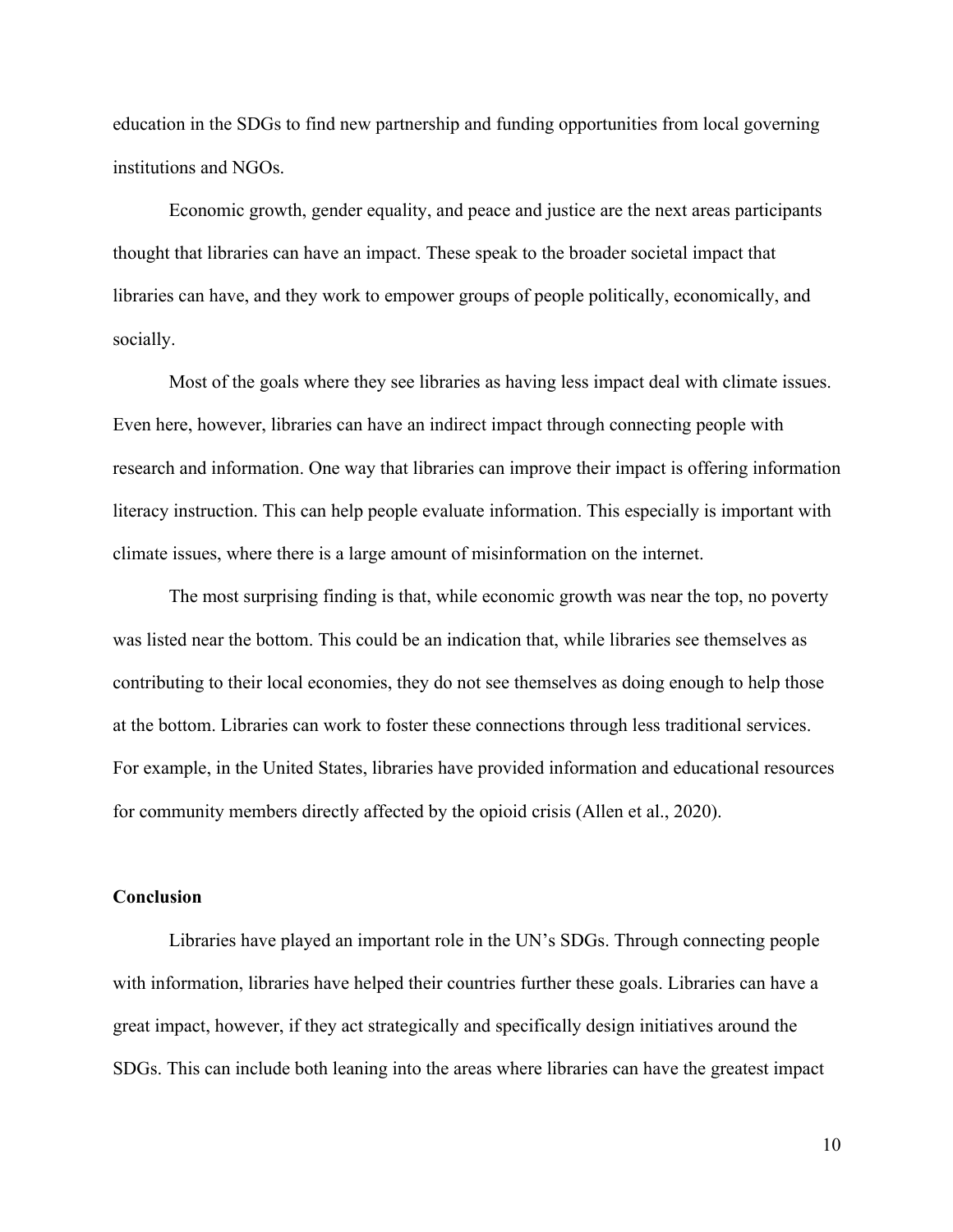and finding ways to increase the libraries' role in areas where librarians do not currently see libraries as having an impact.

#### **Acknowledgements**

We would like to thank Peggy Gallagher for her assistance.

# **References**

Allen, S. G., Clark, L., Coleman, M., Connaway, L. S., Cyr, C., Morgan, K., & Procaccini, M. (2020, February 25). *Public Libraries Respond to the Opioid Crisis with Their Communities: Summary Report*. OCLC. https://www.oclc.org/research/publications/2019/oclcresearch-public-libraries-respond-

to-opioid-crisis.html

Ban, K. (2013, May 20). *Remarks at roundtable event on the Millennium Development Goals and Post-2015 Development Agenda*. United Nations Secretary-General. https://www.un.org/sg/en/content/sg/speeches/2013-05-20/remarks-roundtable-eventmillennium-development-goals-and-post-2015

IFLA. (2014). *The Lyon Declaration*. https://www.lyondeclaration.org/

Libraries Without Borders. (2019, July 3). Colombia: An Ideas Box with Venezuelan refugees. *Libraries Without Borders*.

https://www.librarieswithoutborders.org/2019/07/03/colombia-ideas-box-withvenezuelan-refugees/

Libraries Without Borders. (2020). Ideas Box | Bibliothèques Sans Frontières. *Libraries Without*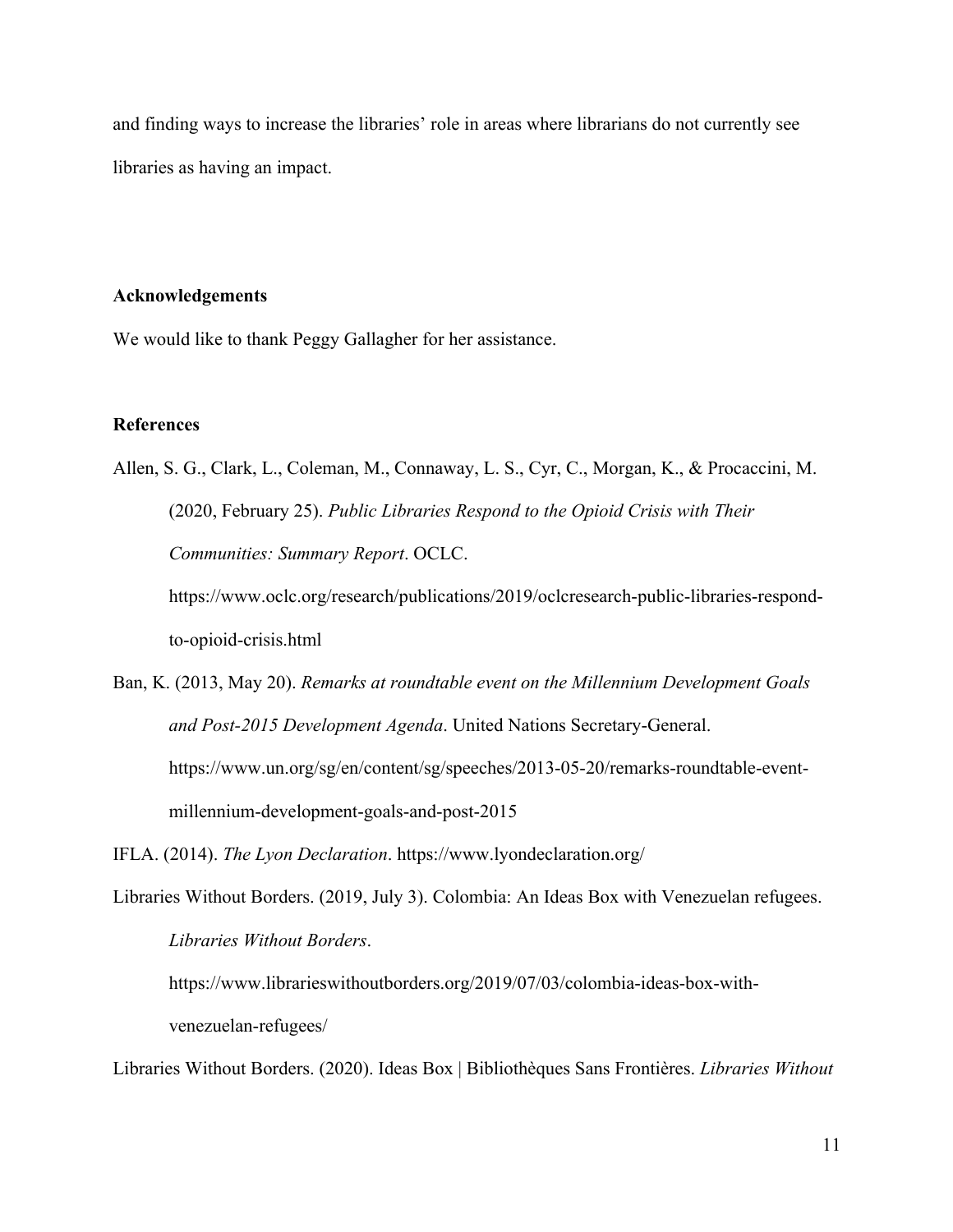*Borders*. https://www.librarieswithoutborders.org/ideasbox/

- McArthur, J., & Rasmussen, K. (2017, January 11). How successful were the Millennium Development Goals? *Brookings*. https://www.brookings.edu/blog/futuredevelopment/2017/01/11/how-successful-were-the-millennium-development-goals/
- Morales, M. (2020, March 17). *ALA Executive Board recommends closing libraries to public* American Library Association. http://www.ala.org/news/press-releases/2020/03/alaexecutive-board-recommends-closing-libraries-public
- Morgan, C., & Brauer, B. (2020). *New agreement to provide open access publishing for MSU authors*. MSUToday. http://msutoday.msu.edu/news/2020/new-agreement-to-provideopen-access-publishing-for-msu-authors/
- Ostman, S. (2015, August 6). *One Year Later: An Interview with Ferguson (Mo.) Library Director Scott Bonner* . American Library Association. http://www.ala.org/tools/librariestransform/libraries-transforming-communities/blog/oneyear-later-interview-ferguson-mo-library-director-scott
- READ Global. (2018). *Women's Empowerment Program Overview*.

http://www.readglobal.org/wp-

content/uploads/2018/11/readglobal\_womensempowerment.pdf

- Sachs, J. D. (2012). From Millennium Development Goals to Sustainable Development Goals. *The Lancet*, *379*(9832), 2206–2211. https://doi.org/10.1016/S0140-6736(12)60685-0
- Thomson, M. (2019). *Syria's Secret Library: Reading and Redemption in a Town Under Siege*. PublicAffairs.
- United Nations. (2020). About the Sustainable Development Goals. *United Nations Sustainable Development*. https://www.un.org/sustainabledevelopment/sustainable-development-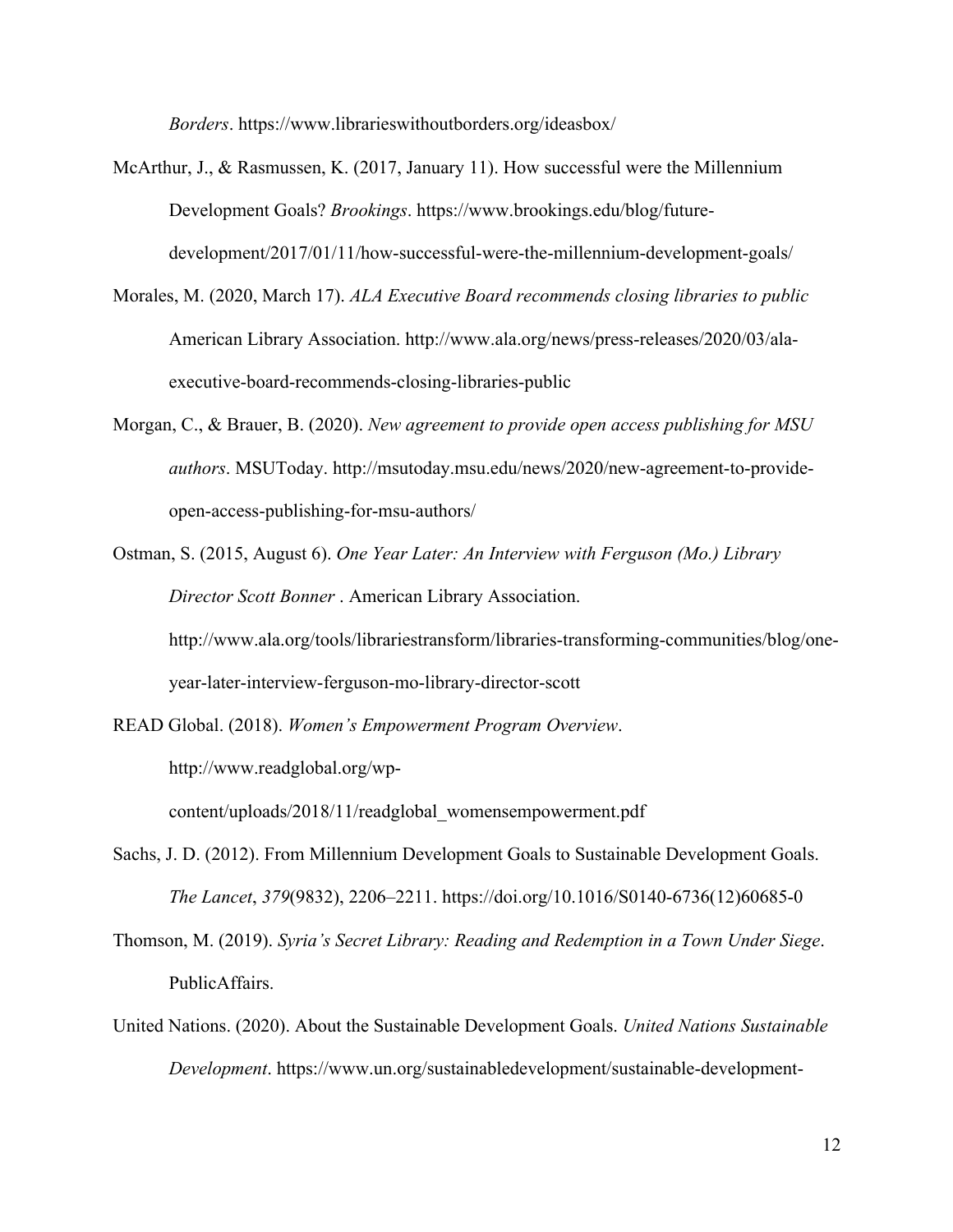goals/

Van Noorden, R. (2020). *Nature to join open-access Plan S, publisher says*. https://www.nature.com/articles/d41586-020-01066-5

Allen, S. G., Clark, L., Coleman, M., Connaway, L. S., Cyr, C., Morgan, K., & Procaccini, M. (2020, February 25). *Public Libraries Respond to the Opioid Crisis with Their Communities: Summary Report*. OCLC. https://www.oclc.org/research/publications/2019/oclcresearch-public-libraries-respond-

to-opioid-crisis.html

Ban, K. (2013, May 20). *Remarks at roundtable event on the Millennium Development Goals and Post-2015 Development Agenda*. United Nations Secretary-General. https://www.un.org/sg/en/content/sg/speeches/2013-05-20/remarks-roundtable-eventmillennium-development-goals-and-post-2015

IFLA. (2014). *The Lyon Declaration*. https://www.lyondeclaration.org/

Libraries Without Borders. (2019, July 3). Colombia: An Ideas Box with Venezuelan refugees. *Libraries Without Borders*.

https://www.librarieswithoutborders.org/2019/07/03/colombia-ideas-box-withvenezuelan-refugees/

Libraries Without Borders. (2020). Ideas Box | Bibliothèques Sans Frontières. *Libraries Without Borders*. https://www.librarieswithoutborders.org/ideasbox/

McArthur, J., & Rasmussen, K. (2017, January 11). How successful were the Millennium Development Goals? *Brookings*. https://www.brookings.edu/blog/futuredevelopment/2017/01/11/how-successful-were-the-millennium-development-goals/

Morales, M. (2020, March 17). *ALA Executive Board recommends closing libraries to public*.